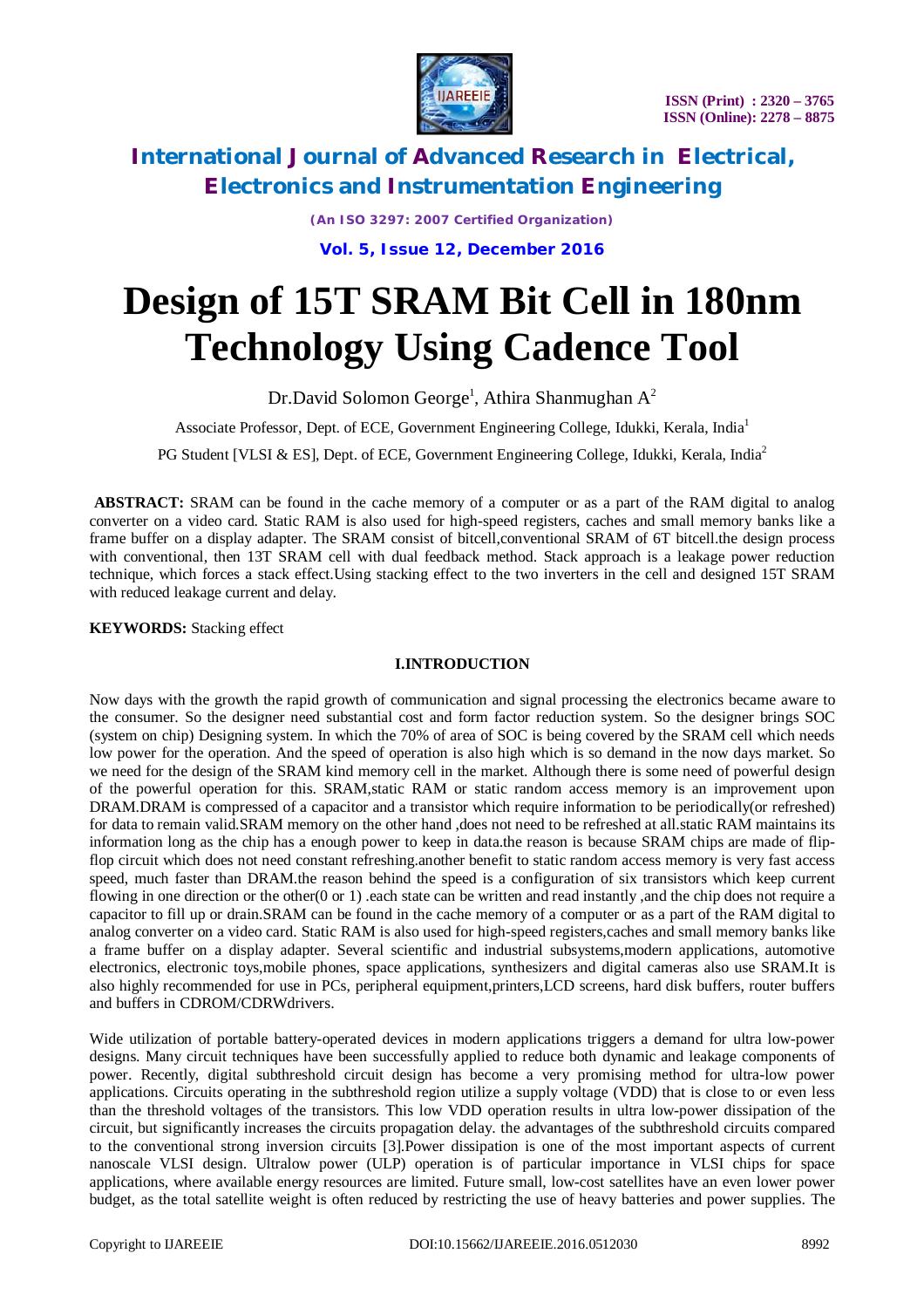

*(An ISO 3297: 2007 Certified Organization)*

# **Vol. 5, Issue 12, December 2016**

most efficient way to achieve ULP operation in integrated energy. When the particle hits a reverse-biased p-n-junction, such as a transistor diffusion-bulk junction, the injected charge is transported by drift and causes a transient current pulse that changes the node voltage[2]. SRAM cell indicate that, in some cases, more charge can be collected at sensitive nodes fromstrikes that do not cause upset than from strikes that do cause upset. Computations of critical charge must take into account the time during which charge is collected, not simply the total amount of charge collected simply the total amount of charge collected[4],[6].

Low-voltage operation for memories is attractive because of lower leakage power and active energy, but the challenges of SRAM design tend to increase at lower voltage.the limits of low-voltage operation for traditional sixtransistor (6T) SRAM and proposes an alternative bitcell that functions to much lower voltages[1]. Measurements confirm that a SRAM test chip using the proposed bitcell operatesinto sub-threshold to below 400 mV. At this low voltage, the memory offers substantial power and energy savings at the cost of speed, making it well-suited to energy constrained applications[7],[8]. energy minimization for circuits operating in the subthreshold region. Subthreshold operation is emerging as an energy-saving approach to many energy constrained applications where processor speed is less important.solve equations for total energy to provide an analytical solution for the optimum VDD and VT to minimize energy for a given frequency in subthreshold operation. the dependence of the optimum VDD for a given technology on design characteristics and operating conditions. also examines the effect of sizing on energy consumption for subthreshold circuits. minimum sized devices are theoretically optimal for reducing energy. A fabricated 0.18mm test chip is used to compare normal sizing and sizing to minimize operational VDD and to verify the energy models. Measurements show that existing standard cell libraries offer a good solution for minimizing energy in subthreshold circuits[9]-[13].

# **II.EXISTING SYSTEM**

Power dissipation is one of the most important aspects of current nanoscale VLSI design. Ultralow power (ULP) operation is of particular importance in VLSI chips for space applications, where available energy resources are limited. Future small, low-cost satellites have an even lower power budget, as the total satellite weight is often reduced by restricting the use of heavy batteries and power supplies. The most efficient way to achieve ULP operation in integrated circuits is to aggressively reduce the supply voltage (VDD) and operate all components of the chip in the near-threshold or subthreshold region [7], [3], thereby significantly reducing both static and dynamic power consumption. However, in addition to the well-known challenges of a low-voltage circuit design, such as increased delay, sensitivity to process variations, and temperature fluctuations, low-voltage circuits are much more susceptible to radiation effects than circuits powered at nominal supply voltages [3]. The 13T dual-driven separated-feedback bitcell .a unit cell size that is only 2larger than a standard 6T static random access memory (SRAM) bitcell, implemented in the same 0.18µm CMOS process. 13T SRAM shows high stability under varying voltage and process parameter variations, an outstanding advantage over the conventional 6T SRAM cell. The dual-driven separated-feedback mechanism is implemented, in order to improve the bitcell robustness. SRAM blocks occupy the majority of the chip area and are the primary contributors to leakage power in many modern systems, including those intended for space applications [8][10]. These trends lead to two major conclusions. First, due to their static power consumption, scaling the supply voltage of the SRAM macros is an efficient method to reduce total chip power. Second, the probability of a radiation strike on an SRAM bitcell is relatively high due to the large area that the SRAM core occupies. Therefore, SRAM soft-error mitigation has become essential for robust system design.

# *A.BITCELL DESIGN*

SRAM design for low-voltage operation has become increasingly popular in the recent past. Various bitcell designs and architectural techniques have been proposed to enable operation deep into the subthreshold region [9], [13][14]. These designs generally incorporate the addition of a number of transistors into the bitcell topology, compared with the baseline 6T SRAM bitcell, trading off density with robust, low-voltage functionality .The design architecture of these cells is based on the standard 6T cell; therefore, the 6T cell has the same hardening ability to most, if not all, these unprotected cells.13T SRAM cell is specifically designed to enable robust, low-voltage, ULP operation in space applications and other high-radiation environments. This is achieved by employing a dual-feedback, separated-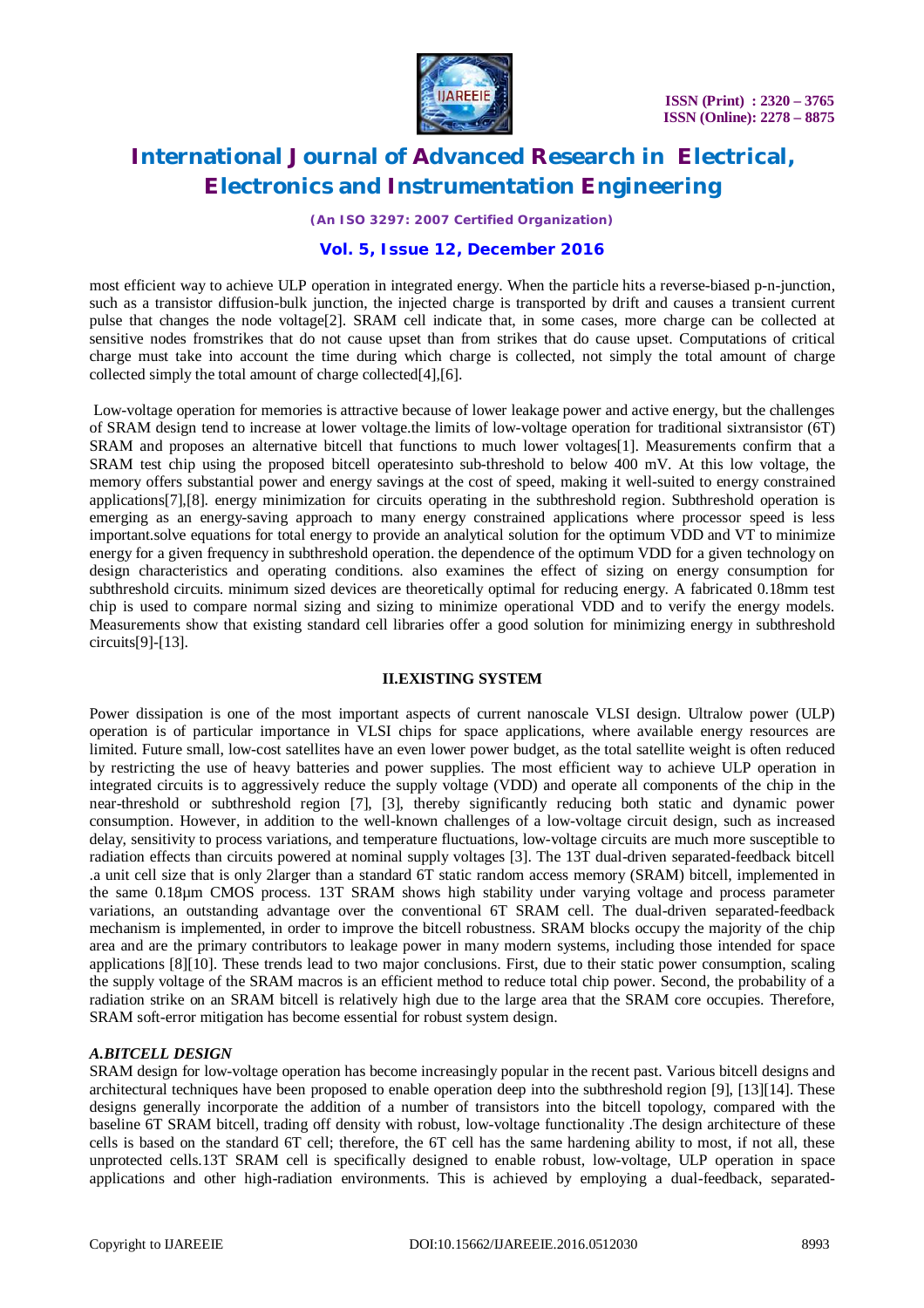

*(An ISO 3297: 2007 Certified Organization)*

# **Vol. 5, Issue 12, December 2016**

feedback mechanism to overcome the increased vulnerability due to supply voltage scaling. The schematic representation of the 13T bitcell is shown in Figure 1.



Figure1. 13T SRAM design

The storage mechanism of this circuit comprises five separate nodes: Q,QB1, QB2, A, and B, with the acute data value stored at Q. This node is driven by a pair of CMOS inverters made up of transistors N3, P3, N4, and P4 that are, respectively, driven by the inverted data level, stored at QB1 and QB2. QB1 and QB2 are, respectively, driven to VDD or GND through devices P1, P2, N1, and N2 that are controlled by the weak feedback nodes A and B that are connected to Q through a pair of complementary devices (P5 and N5) gated by QB2. By driving the acute data level by a pair of equipotentially driven, but independent, inverters, a strong, dual-driven feedback mechanism is applied with node separation for SEU protection. This setup effectively protects Q from an upset, while achieving a high critical charge at node Q.

### *B. DESIGN OF 13T SRAM IN 180 NM CMOS TECHNOLOGY*

The design of 13T SRAM contain of two inverters.First the inverter is designed with vdd 1.8V linear region. The nmos is set first with the width and length, correspondingly design the pmos.given the input and verify the functioning of the inverter .place the two inverters and other transistors,scale them to linear region of operation. The inverter is designed and simulated,also verify the output.then have to add the other transistors and design the 13T SRAM with VDD 1.8V.transient analysis and obtain the read and write operations.after analysing the transform then design the 13T SRAM with VDD 500mV.



Figure 2 Schematic of 13T SRAM bitcell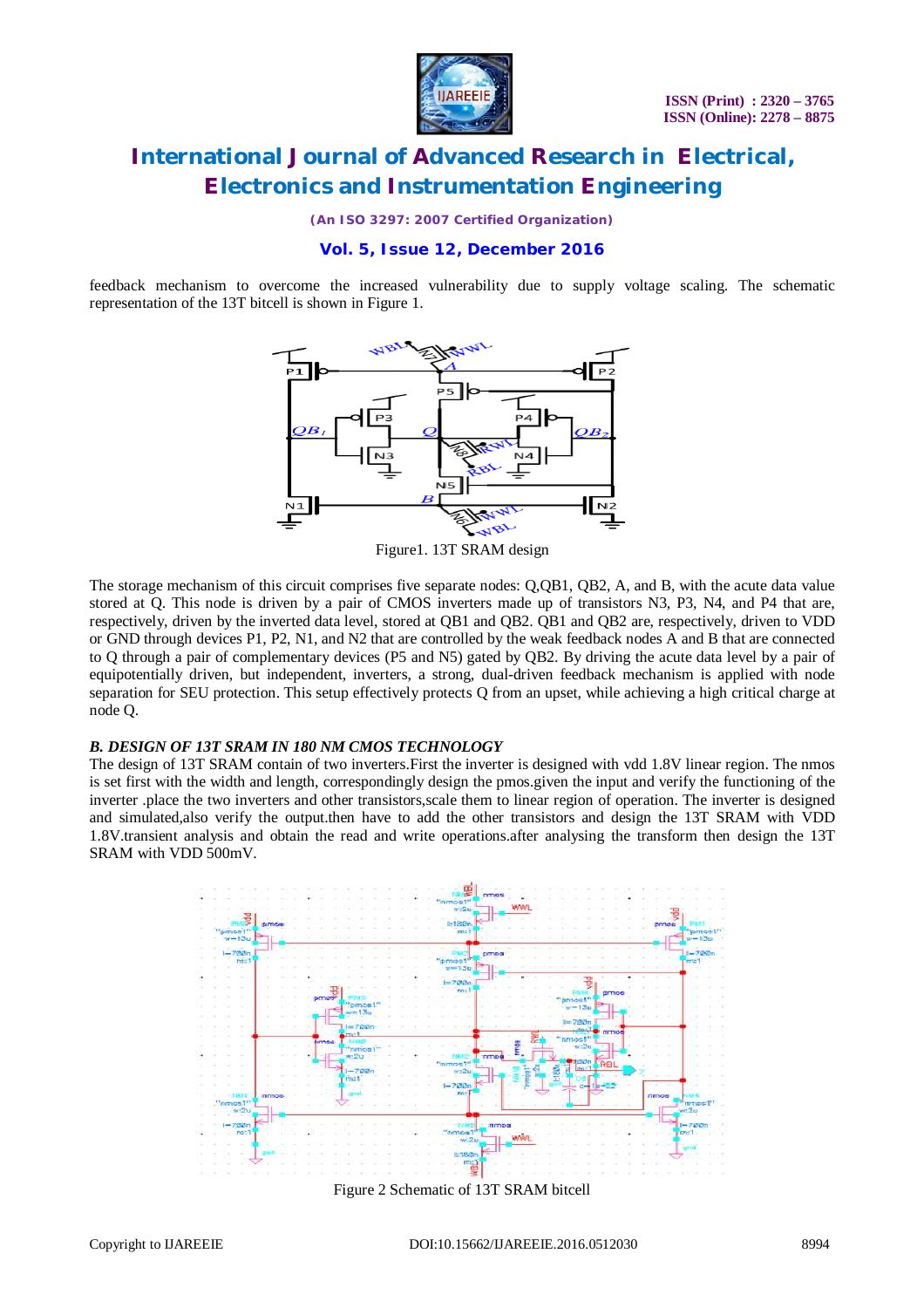

*(An ISO 3297: 2007 Certified Organization)*

## **Vol. 5, Issue 12, December 2016**

## **III.PROPOSED DESIGN**

#### *A.STACKING EFFECT*

Sub-threshold leakage current that is flowing through a stack of series connected transistors decreases when more than one transistor in the stack is turned off. This effect is known as the stacking effect or self-reverse bias. Leakage currents in NMOS or PMOS transistors depend exponentially on the voltage at the four terminals of transistors. VG is 0 thus increasing VS of NMOS transistor reduces sub-threshold leakage current exponentially. consider a stack of two NMOS transistors.



Fig.3 Effect of transistor stacking on source voltage

When both transistors M1 and M2 are turned off, the voltage at the intermediate node (VM) is positive due to small drain current[5]. Positive potential at the intermediate node has the three following effects: 1) Due to the positive source potential VM, gate to source voltage (VGS1) of transistor M1 becomes negative; hence, the sub-threshold current reduces substantially. 2) Due to VM  $> 0$ , body to source potential (VBS1) of transistor M1 becomes negative, which results in an increase in the threshold voltage (larger body effect) of M1, and thus reducing the sub-threshold leakage. 3) Due to  $VM > 0$ , the drain to source potential (VDS1) of transistor M1 decreases, which results in an increase in the threshold voltage (less DIBL) of M1 and thus reducing the sub-threshold leakage. If only one NMOS device is off, the voltage at the source node of off transistor would be virtually zero because all other on transistors will act as short circuit. Thus, there is no self reverse biasing effect, and the leakage across the off transistor is large. But if more than one transistor is off, the source voltages of the off transistor, except the one connected to ground by transistors, will be greater than zero, and the leakage will be determined by the most negatively self-reverse biased transistor (because sub-threshold leakage is an exponential function of gate-source voltage). The reverse bias makes the leakage across the off transistor very small.

### *B.15T SRAM DESIGN*

The 15T SRAM bitcell is designed from the 13T SRAM bitcell by stacking two more transistors, stack an nmos to the each inverter.

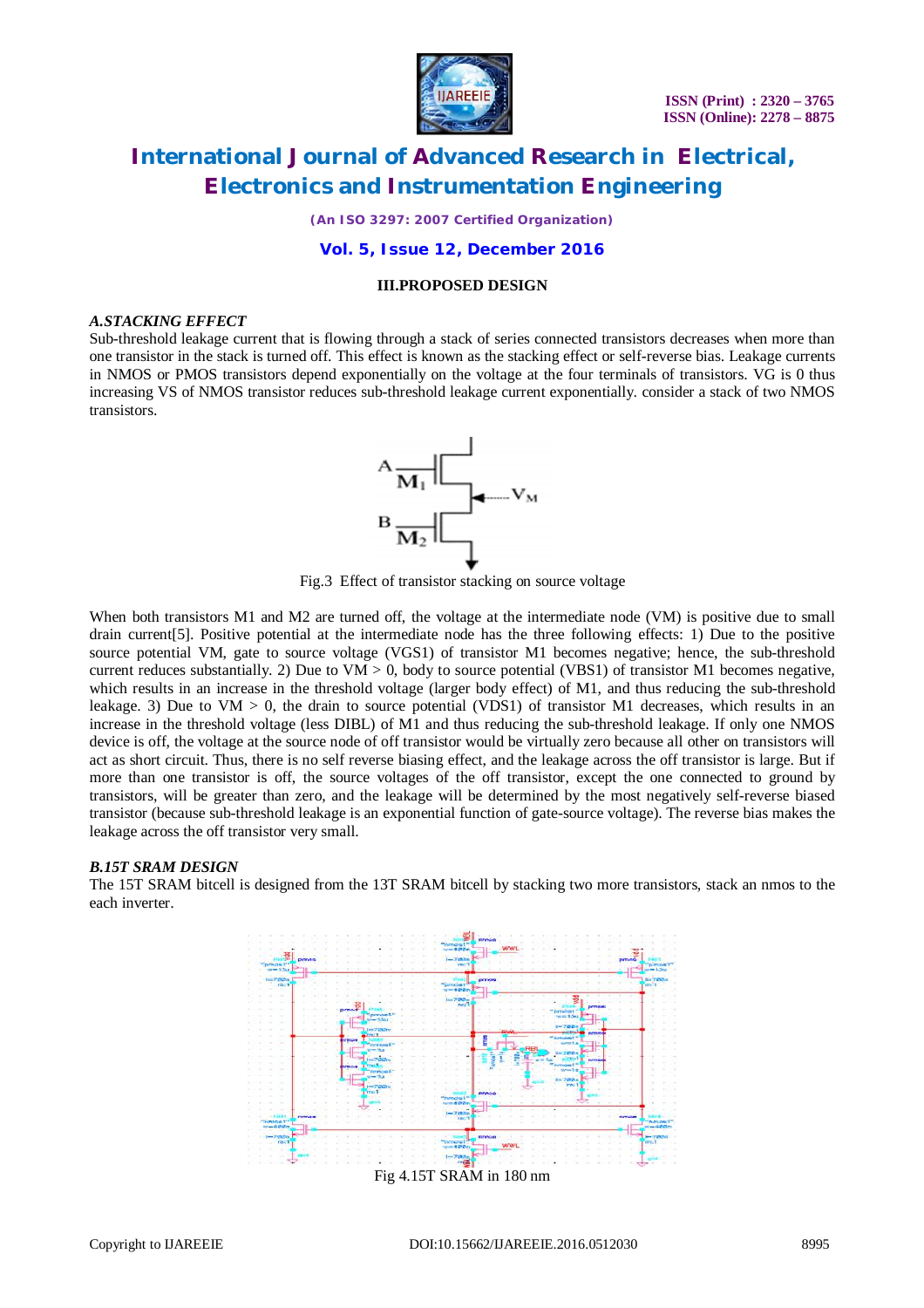

*(An ISO 3297: 2007 Certified Organization)*

# **Vol. 5, Issue 12, December 2016**

#### 1.Write Operation

Standard SRAM topologies, such as the 6T bitcell, write data by driving the new level directly into the storage nodes, and therefore are required to overcome the circuits strong internal feedback..The 15T SRAM cell achieves writes by driving the weak feedback nodes (A and B), thereby removing much of the ratioed contention, inherent to direct access.A pair of write access transistors (N6 and N7) connect a unified write bitline (WBL) to nodes A and B. These devices are controlled by a write wordline (WWL), such that when WWL is raised, A and B are pulled toward the level driven upon WBL. This virtual connection between A and B creates inverters out of the transistor pairs of N1, P1 and N2, P2, driving QB1 and QB2 to the opposite level of WBL. Accordingly, the written data level is driven back to Q through the dual-driven feedback inverters, bringing the cell to a stable state.

### 2.Read Operation

The 15T bitcell features single-ended readout through the read access transistor (N8). This device is controlled by a separate read wordline and connected to a column-shared read bitline that is precharged prior to the read operation and conditionally discharged, depending on the voltage stored at Q. Due to the dual-driven feedback that drives Q to its stable value, this read operation is both more robust and faster than the read operation of standard SRAM bitcells. Read failures in 6T SRAM cells occur when the access transistor is stronger than the pull-down transistor due to local variations. However, the proposed cell employs a pair of pull-down transistors (N3 and N4), which significantly decrease the probability of such a read failure, enabling robust operation at low voltages. In addition, these two devices also provide a lower resistance pull-down path to achieve a faster bitline discharge. The separated read and write Ports also provide two-ported functionality, often required in memory macros, such as those used for register files.

### **IV.SIMULATION AND ANALYSIS**

#### 1. Simulation of 13TSRAM bitcell

Transient analysis is done, obtain the read and write operations



Fig 5.Transient response of 13T SRAM bitcell

Using cadence tool also obtain the delay=57ps, leakage current=1.08µA, SNM(Static Noise Margin)=1.5V.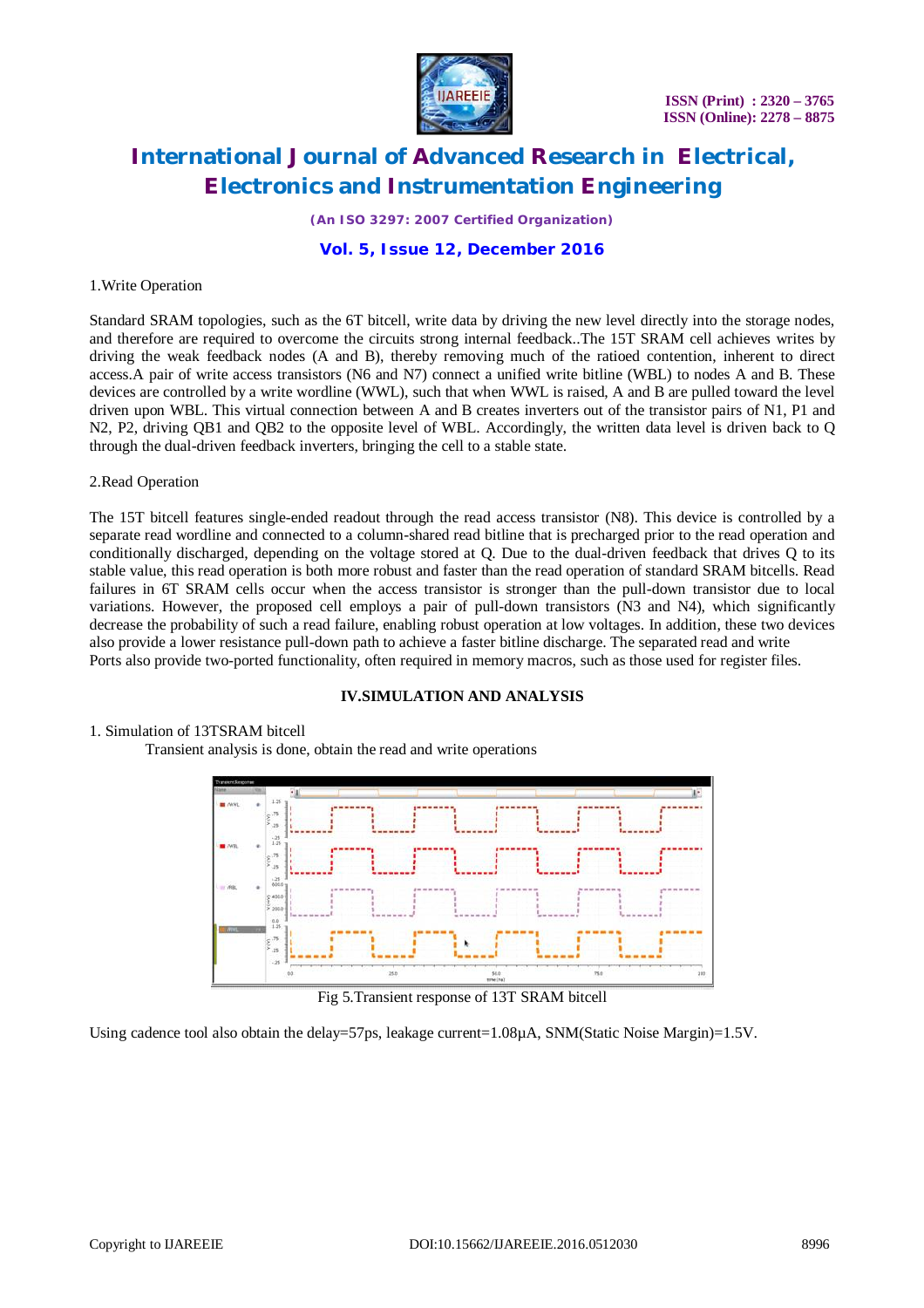

*(An ISO 3297: 2007 Certified Organization)*

# **Vol. 5, Issue 12, December 2016**

# 2. Simulation of 15T SRAM bitcell

Transient analysis is done, obtain the read and write operations



Fig 6.Transient response of 15T SRAM bitcell

Using cadence tool also obtain the delay=5.76ps, leakage current=17.58nA, SNM(Static Noise Margin)=0.7V.

|          | Parameter       | Value | Unit |
|----------|-----------------|-------|------|
| 13T SRAM | Average power   | 18.19 | nW   |
|          | Delay           | 57    | ps   |
|          | <b>SNM</b>      | 1.5   |      |
|          | Leakage current | 1.08  | μA   |
| 15T SARM | Average power   | 3.494 | nW   |
|          | Delay           | 5.467 | Ps   |
|          | <b>SNM</b>      | 1.5   | U    |
|          | Leakage current | 17.48 | nA   |

Table I Comparison of 13T SRAM and 15T SRAM bit cell

## **V. LAYOUT STRUCTURE**

The Virtuoso Layout Editor is used for drawing the layout. A layout consists of geometrical figures in different colours. From the size and colour of this figures it is later possible to generate the final mask layers which is used in the fabrication of the design. It is possible to include other cells by instanciating their layout views. To verify that the layout fulfills all electrical and geometric rules a Design Rule Check (DRC) program is used. The Assura Diva verification can be called upon directly from the layout editor. This tool will mark any error in the design and can also extract (i.econvert to a netlist) the layout so it can be simulated.



Fig 7.Layout of 15T SARM bitcell